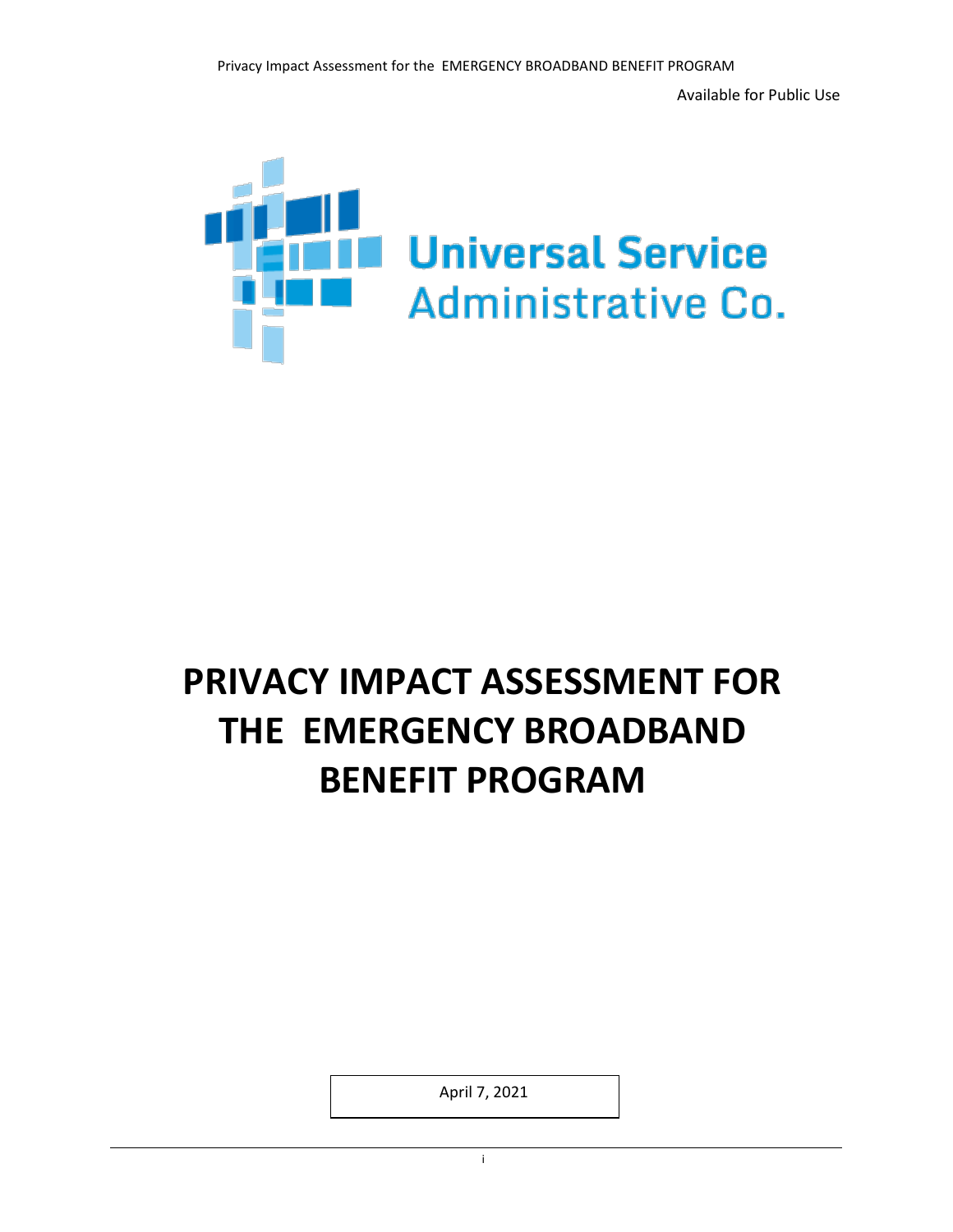## **Record of Approval**

| <b>Document Approval</b>                                                                                                                                                                                                                          |      |                                                                |  |  |  |
|---------------------------------------------------------------------------------------------------------------------------------------------------------------------------------------------------------------------------------------------------|------|----------------------------------------------------------------|--|--|--|
| <b>USAC PRIVACY POC</b>                                                                                                                                                                                                                           |      |                                                                |  |  |  |
| <b>Printed Name: Laurence H Schecker</b>                                                                                                                                                                                                          |      | <b>Associate General Counsel and Privacy</b><br><b>Officer</b> |  |  |  |
| Signature<br>Laurence H<br>Digitally signed by<br>Laurence H Schecker<br>Date: 2021.04.07<br>Schecker<br>12:10:42 -04'00'                                                                                                                         | Date |                                                                |  |  |  |
| <b>Accepted by:</b>                                                                                                                                                                                                                               |      |                                                                |  |  |  |
| <b>Printed Name: Margaret Drake</b>                                                                                                                                                                                                               |      | <b>FCC Senior Agency Official for Privacy</b>                  |  |  |  |
| <b>Signature</b><br>Digitally signed by Margaret E Drake<br>Margaret E<br>DN: cn=Margaret E Drake, o=Federal<br>Communications Commission, ou=Privacy,<br><b>Drake</b><br>email=margaret.drake@fcc.gov, c=US<br>Date: 2021.04.07 13:17:32 -04'00' | Date |                                                                |  |  |  |

## **Version History**

| <b>Date</b> | <b>Description</b>                     | <b>Author</b>                             |
|-------------|----------------------------------------|-------------------------------------------|
| 3/8/2021    | Draft of Privacy Impact Analysis (PIA) | L. Schecker and M. Mansur,<br><b>USAC</b> |
|             |                                        |                                           |
|             |                                        |                                           |
|             |                                        |                                           |
|             |                                        |                                           |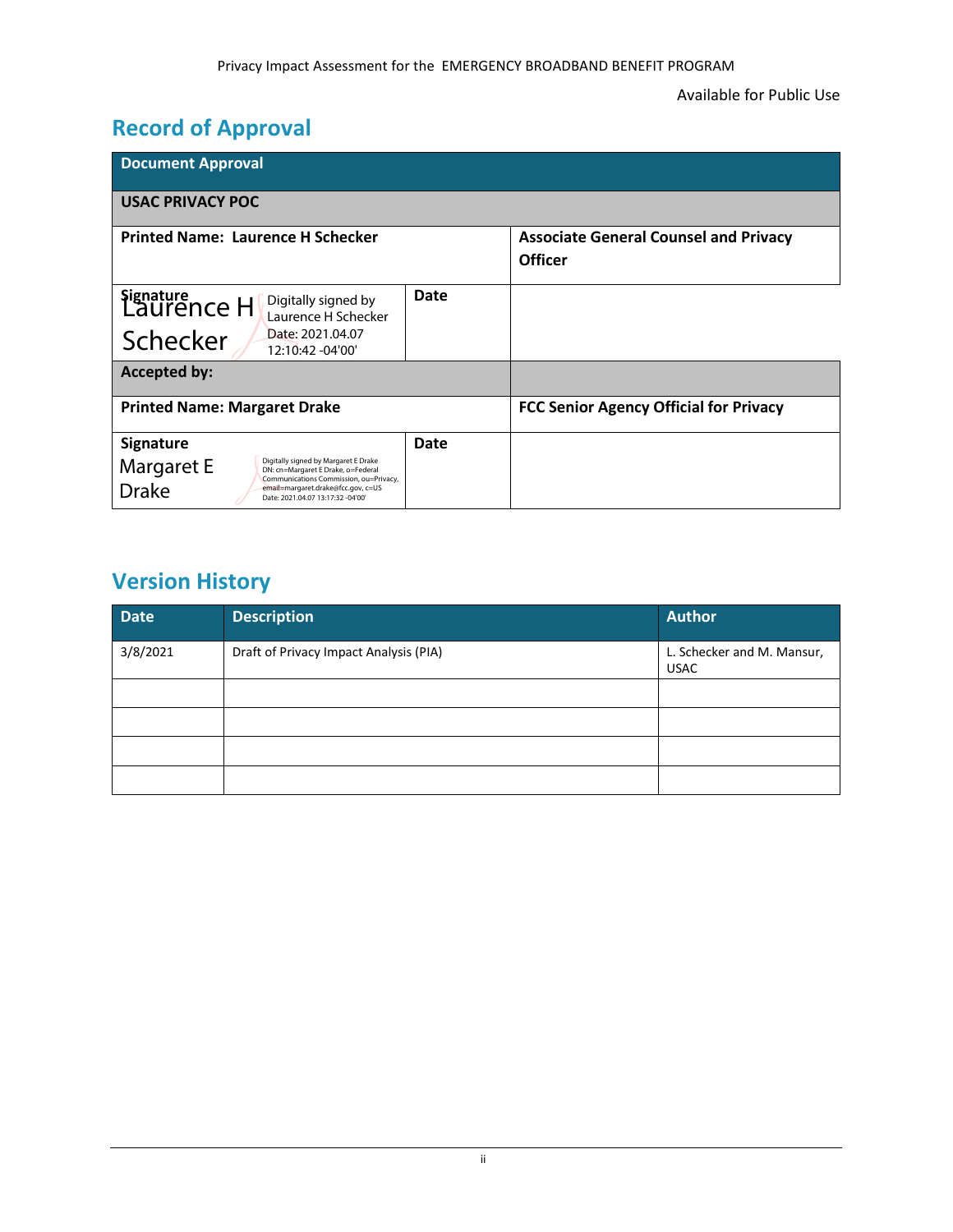Available for Public Use

## **Table of Contents**

 $\bullet$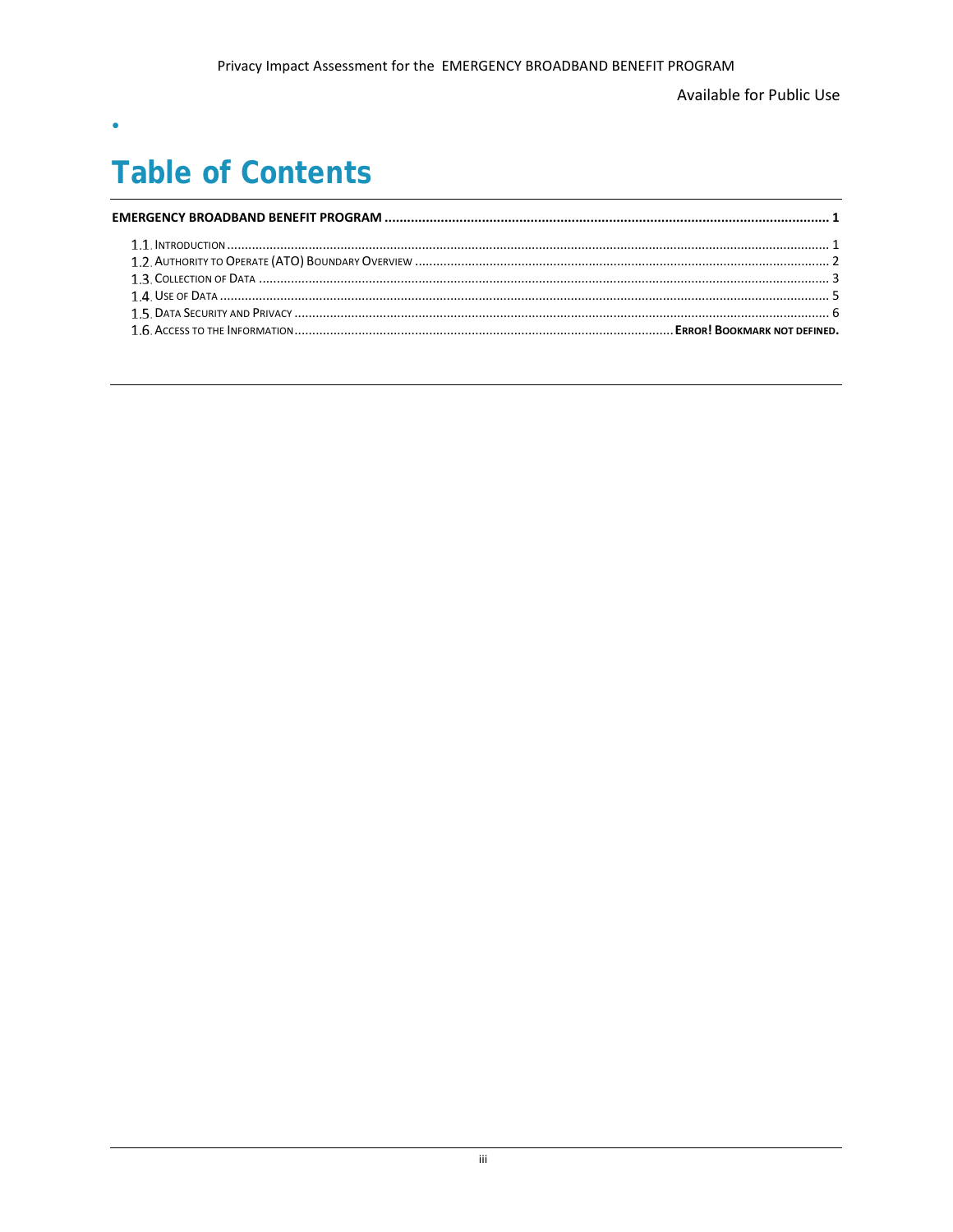## <span id="page-3-0"></span>**Emergency Broadband Benefit Program**

### <span id="page-3-1"></span>**1.1.** Introduction

Section 208 of the E-Government Act of 2002[1](#page-3-2) requires agencies to conduct a **Privacy Impact Assessment (PIA)** whenever they procure or develop an information technology system that will collect, maintain, or disseminate information about individual people. The PIA must document how the system will use information it collects about individuals and, unless it contains classified or sensitive information, it must be made available to the public. The PIA was intended to be a tool for agencies to protect personal information throughout a technology system's life cycle. The Office of Management and Budget (OMB) has commented: "*In general, PIAs are required to be performed and updated as necessary where a system change creates new privacy risks.*"[2](#page-3-3)

The FCC is subject to the requirements of the E-Government Act and is committed to identifying and addressing privacy risks whenever it develops or makes changes to its information systems. The questions below explore important privacy issues identified in the Act and in later guidance by the Office of Management and Budget (OMB) and the National Institute of Standards and Technology (NIST). A longer discussion of the FCC's PIA policies can be found in Chapter 9 of the FCC's Privacy Act Manual (FCC Inst. 1113.1).

System owners, in collaboration with the Information System Security Officers (ISSOs) should complete the **Initial Privacy Assessment (IPA)** prior to filling out the PIA. The USAC Privacy Officer, in consultation with the FCC Senior Agency Official for Privacy (SAOP), uses the IPA to determine whether a system will collect the kind of information that would make it subject to the requirements of Section 208, including a PIA. A PIA should not be completed until an IPA is completed and the SAOP makes a determination..

If you have any questions, please contact the USAC Privacy Officer at [privacy@USAC.org](mailto:privacy@USAC.org) or the FCC Privacy Team at [privacy@fcc.gov.](mailto:privacy@fcc.gov)

<span id="page-3-2"></span><sup>1</sup> 44 U.S.C. § 3501 note.

<span id="page-3-3"></span><sup>2</sup> OMB Memorandum No. M-03-22 (Sep. 26, 2003), [https://www.whitehouse.gov/sites/whitehouse.gov/files/omb/memoranda/2003/m03\\_22.pdf.](https://www.whitehouse.gov/sites/whitehouse.gov/files/omb/memoranda/2003/m03_22.pdf)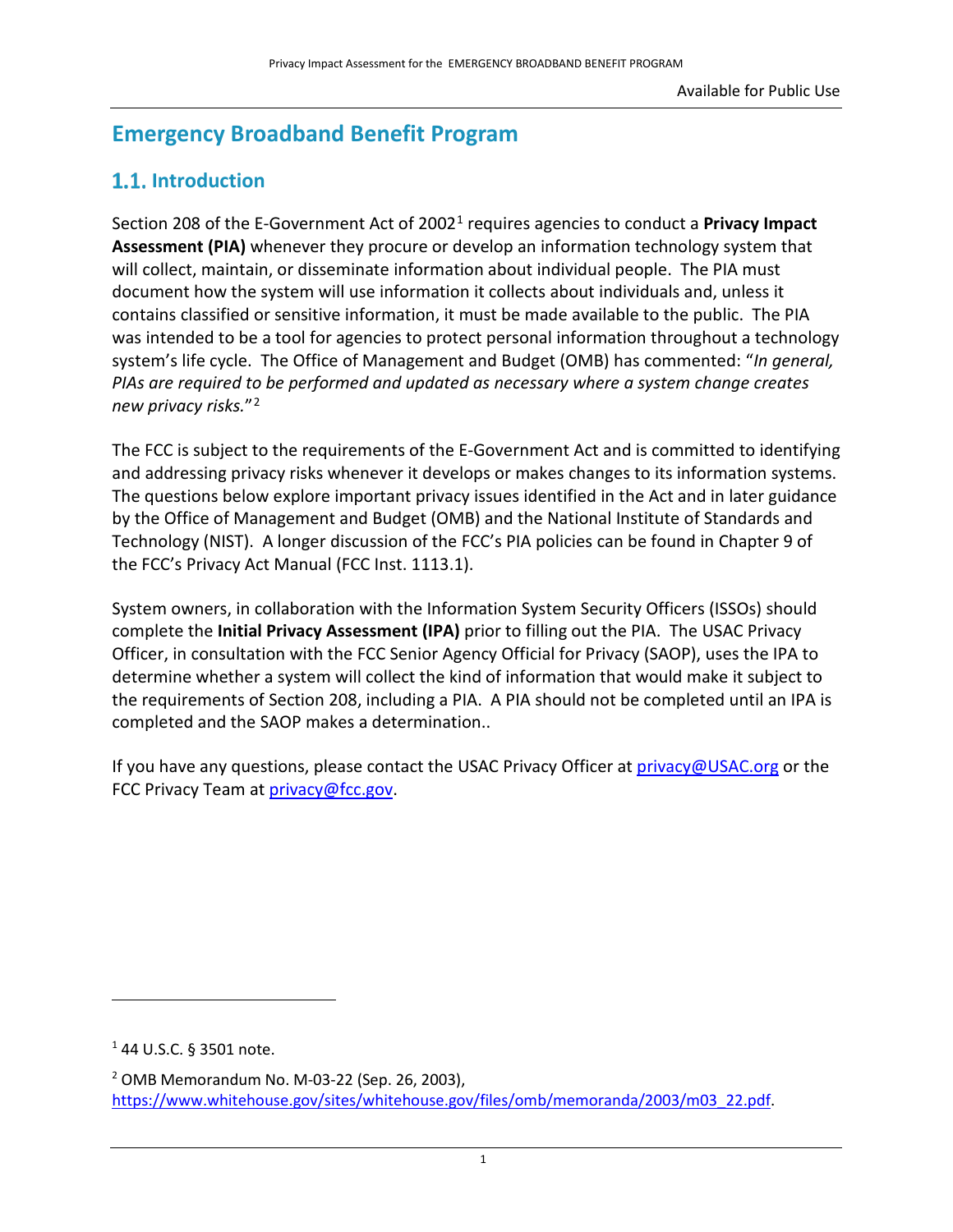### <span id="page-4-0"></span> **Authority To Operate (ATO) Boundary Overview**

For each IT system that resides within the ATO Boundary, please use the table below to provide the system name, a brief description of the what the system does, whether it contains Personally Identifiable Information (PII) and a brief description of the PII (if applicable), the applicable System of Records Notice, the legal authorities to collect and maintain the PII, and whether the PII is shared with other systems (internal or external).

Please copy the table as necessary to complete the information for each system within the boundary.

#### **INFORMATION ABOUT THE SYSTEM**

NAME OF THE SYSTEM

Emergency Broadband Benefit Program

DOES THE SYSTEM CONTAIN PII?

Yes

PLEASE PROVIDE A BRIEF DESCRIPTION OF THE PII (IF APPLICABLE)

The EBB program was established by the FCC to support access to broadband services and connected devices to help low-income households stay connected during the COVID-19 pandemic. Under the EBB program eligible low-income households may receive a discount off the cost of broadband service and certain connected devices during an emergency period relating to the COVID-19 pandemic, and participating providers can receive a reimbursement for such discounts. The PII in the EBB program includes information to verify identity, contact information, anddocumentation supporting verification of eligibility,

IN WHAT SYSTEM OF RECORDS (SORN) IS THE INFORMATION CONTAINED (IF APPLICABLE)?

FCC/WCB-3, Emergency Benefit Broadband Program, 86 Fed. Reg. 11523 (Feb. 25, 2021).

WHAT ARE THE LEGAL AUTHORITIES FOR THE COLLECTION OF THIS PII?

47 U.S.C. 254; Consolidated Appropriations Act, 2021, Public Law 116–260 div. N, tit. IX, § 904; 47 CFR Part 54 Subparts E and P.

DOES THIS SYSTEM SHARE THE PII WITH OTHER SYSTEMS?

EBBP is implemented within and shares information with the Lifeline systems (National Lifeline Accountability (NLAD); National Lifeline Eligibility Verifier (National Verifier); and the Representative Agent Database (RAD)). EBBP also provides PII to the USAC Financial Operations System (FOS) to disburse payments.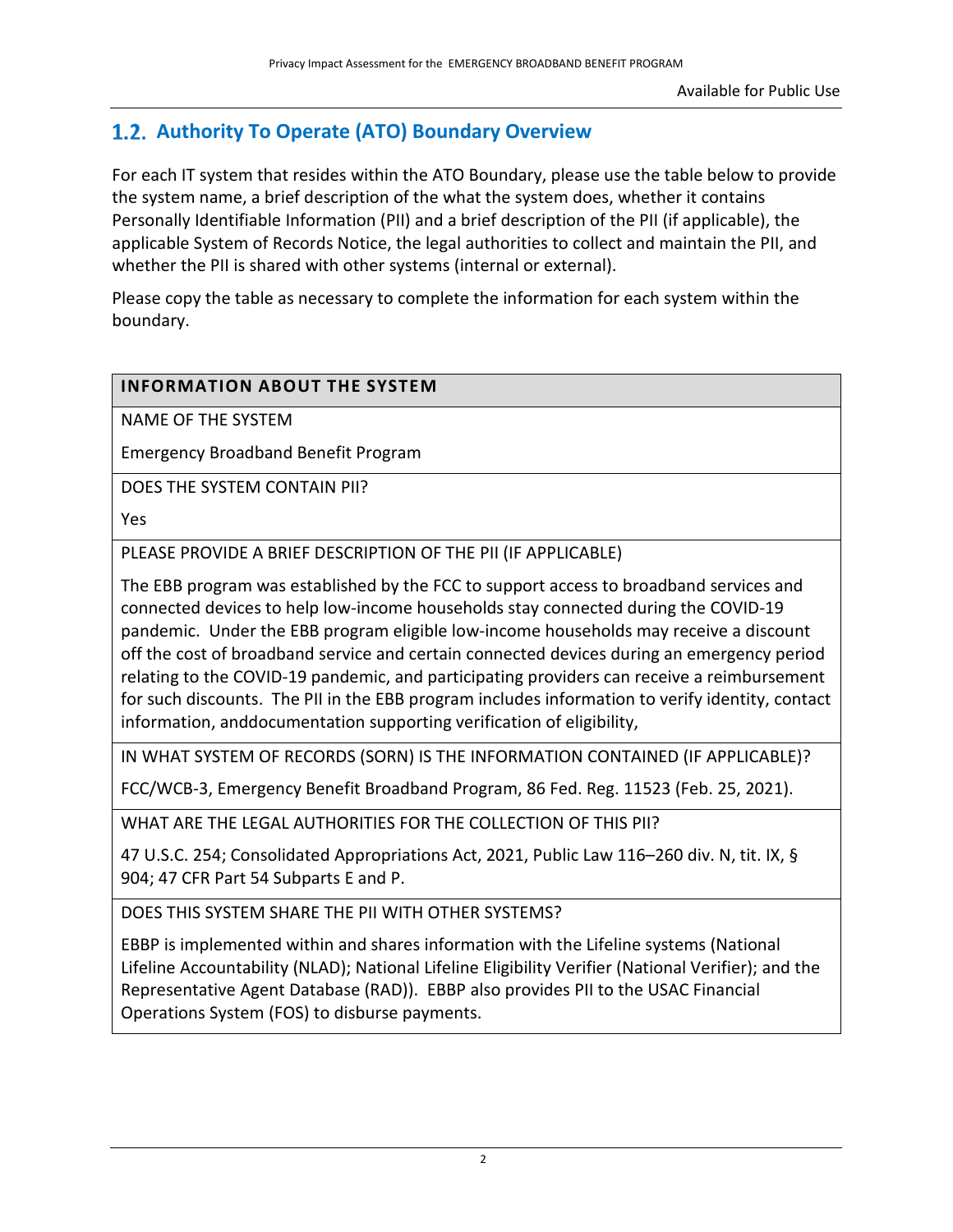- **A. Is this a new ATO Boundary or an existing ATO Boundary?**
	- $\Box$  New Boundary
	- $\boxtimes$  Existing Boundary

EBBP is a new functionality being added as a feature of NLAD and NV.

**B. If the ATO Boundary is/will consist of cloud-based computing system(s), [3](#page-5-1) please check the box that best describes the service USAC receives/will receive from the cloud computing provider:**

 $\Box$  USAC uses provider-supported application/s on the provider's cloud network (Software as a Service or SaaS) [list applicable system(s)]

 $\Box$  USAC has deployed application/s on the provider's cloud network and the provider supports the applications (Platform as a Service or PaaS) [list applicable system(s)]

 $\boxtimes$  USAC has deployed its own application/s on the cloud network and controls how these application/s are configured and operate (Infrastructure as a Service or IaaS)

National Verifier is deployed on Service Now in the cloud and on Accenture's Accenture Insights Platform (AIP).

C. **If the IT systems in the ATO Boundary are in the cloud, are the they FedRAMP certified?**

 $\boxtimes$  Yes, all the IT systems are FedRAMP certified

Service Now; AIP

 $\Box$  No, none, or only some, of the IT systems are FedRAMP certified

#### <span id="page-5-0"></span>**Collection of Data**

**A. Please explain why it is necessary to collect PII to carry out the purpose of each of the system(s) that maintain PII within this Boundary.**

<span id="page-5-1"></span><sup>3</sup> *See* NIST, *The NIST Definition of Cloud Computing*, Special Pub. No. 800-145 (Sep. 2011), [https://csrc.nist.gov/publications/detail/sp/800-145/final.](https://csrc.nist.gov/publications/detail/sp/800-145/final)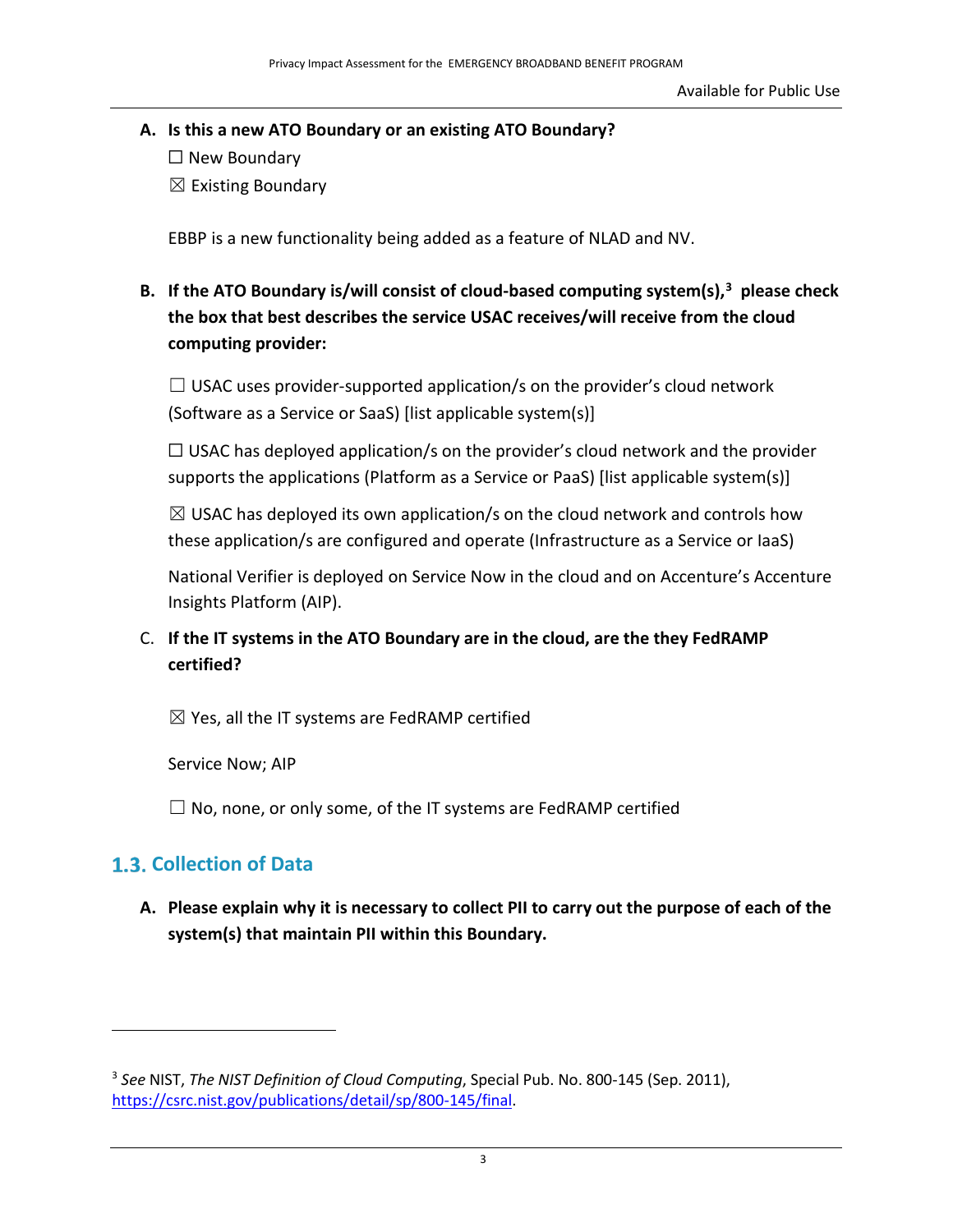The PII is collected to identify and validate the individual seeking receive emergency broadband benefits under the EBB Program**.** 

**B. For each system within this Boundary, will this PII be collected from individuals themselves, or from third-parties? If collected from individuals themselves, link to the Privacy Act Notice[4](#page-6-0) for each system that is included with the online or paper form the system(s) use(s) to collect the PII.**

The PII will be collected both from individuals and from third parties representing those individuals. The Privacy Act Notices are available at:

- <https://www.usac.org/about/privacy-policies/>
- [https://www.checklifeline.org/lifeline?id=nv\\_privacy&ln=RW5nbGlzaA%3D%3D](https://www.checklifeline.org/lifeline?id=nv_privacy&ln=RW5nbGlzaA%3D%3D)
- <https://lifelinerad.org/rad/#/privacyStatement>

#### **C. What steps is USAC taking to limit the collection of PII to only that which is necessary?**

USAC only collects PII as directed by the FCC and which is needed to perform the EBB program mission.

#### **What steps will USAC take to make sure this PII is accurate, complete, and up-to-date?**

All participating EBB program providers and representative agents must certify under the penalty of perjury to the accuracy of the information provided to the EBB program, including PII obtained from consumers. In addition, USAC utilizes a third-party verifier to ensure the PII is accurate, and utilizes the functionalities of NLAD and NV to ensure the accuracy of PII.

#### **Use of the Data**

#### A. **Please explain the data flow, including whether the PII will be ingested from, or shared with, another system.**

An individual's PII data will be entered into the NV to determine whether they are eligible to receive the broadband benefit under the EBB program qualifications. The NV performs the following validations on the applicants data: identity validation (via a third

<span id="page-6-0"></span><sup>4</sup> A Privacy Act Notice must inform individuals about (1) the authority to solicit information, (2) the principal purpose(s) for collecting the information, (3) the routine uses for disclosing the information, and (4) whether providing the information is mandatory or voluntary.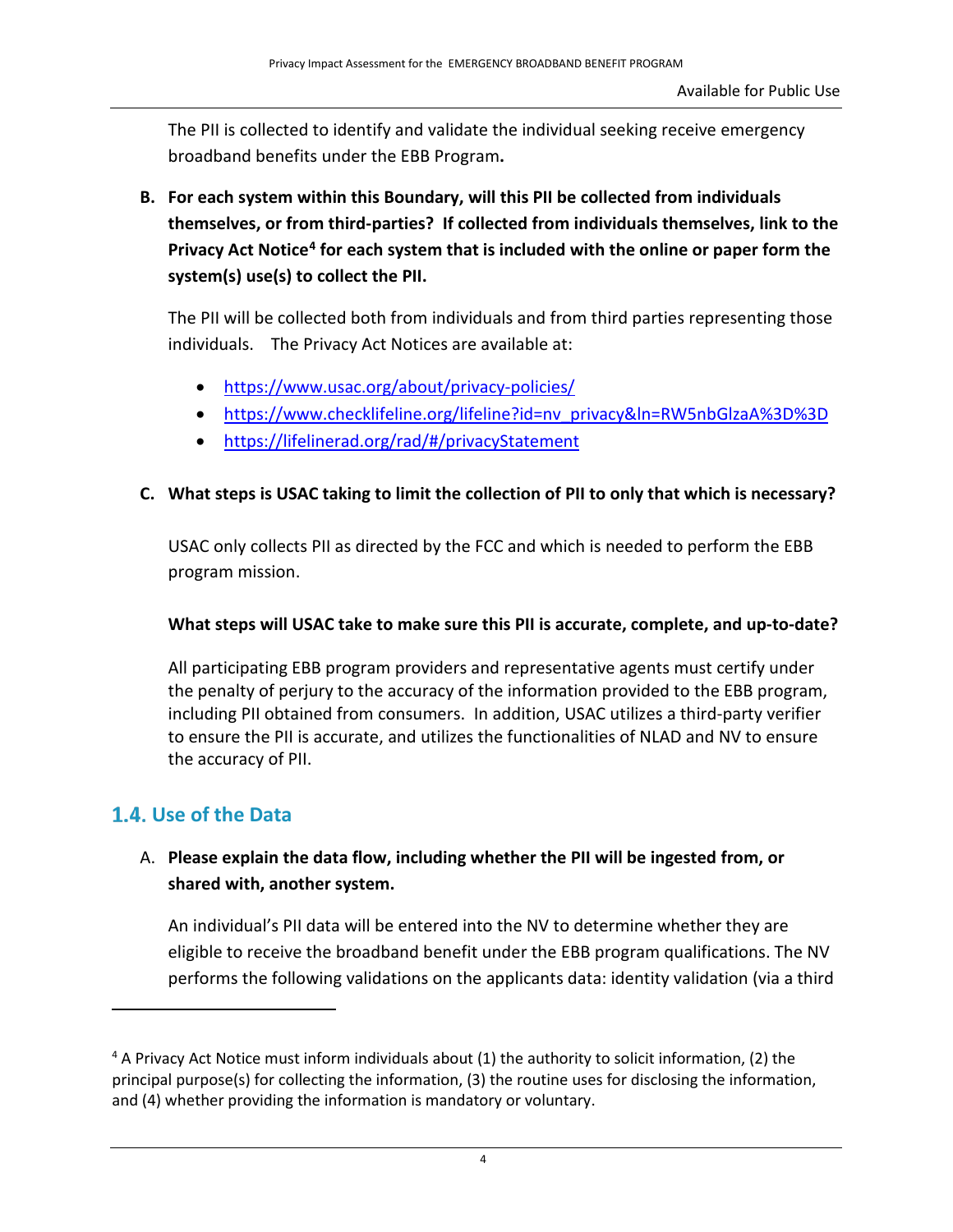party identity verification (TPIV) service used in the NLAD), address validation (via United States Postal Service Address Matching System (USPS AMS) used in the NLAD), automated eligibility verification (via federal and/or state eligibility program eligibility data sources), manual verification if a consumer cannot be verified thorugh the automated checks, and a duplicate validation (via the NLAD) to determine whether the individual already receives the broadband benefit. Individuals who qualify for the broadband benefit will have their PII data entered into the NLAD by a broadband provider for enrollment in the EBB program. The NLAD will share the individuals PII with the NV to verify their EBB eligibility status and perfrom an address and duplicate validation. The data flow is the same as the data flow in the NV and the NLAD.

#### **Will the information be shared with third-parties as part of the operations of the information system (e.g., through an application programming interface or "API")?**

The PII data will be shared with (a) a TPIV service for identity verification; (b) federal and/or state eligibility program eligibility data sources to determine whether an individual qualifies for the broadband benefit through a federal and state program; and (c) the address data will be shared with the USPS AMS to validate the address.

#### **B. How long will the PII be retained and how will it be disposed of?**

The National Archives and Records Administration (NARA) has not established a records schedule for the information in the EBB program. Consequently, until NARA has approved a records schedule, USAC will maintain all information in accordance with NARA records management directives.

#### <span id="page-7-0"></span> **Data Security and Privacy**

**A. What are the system's ratings for confidentiality, integrity, and availability?**

| Confidentiality     | High | Moderate          | Low |
|---------------------|------|-------------------|-----|
| <b>Integrity</b>    | High | X Moderate        | Low |
| <b>Availability</b> | High | <u>X</u> Moderate | Low |

**B. Discuss the physical, administrative, and technical controls in place to protect the data in the system.**